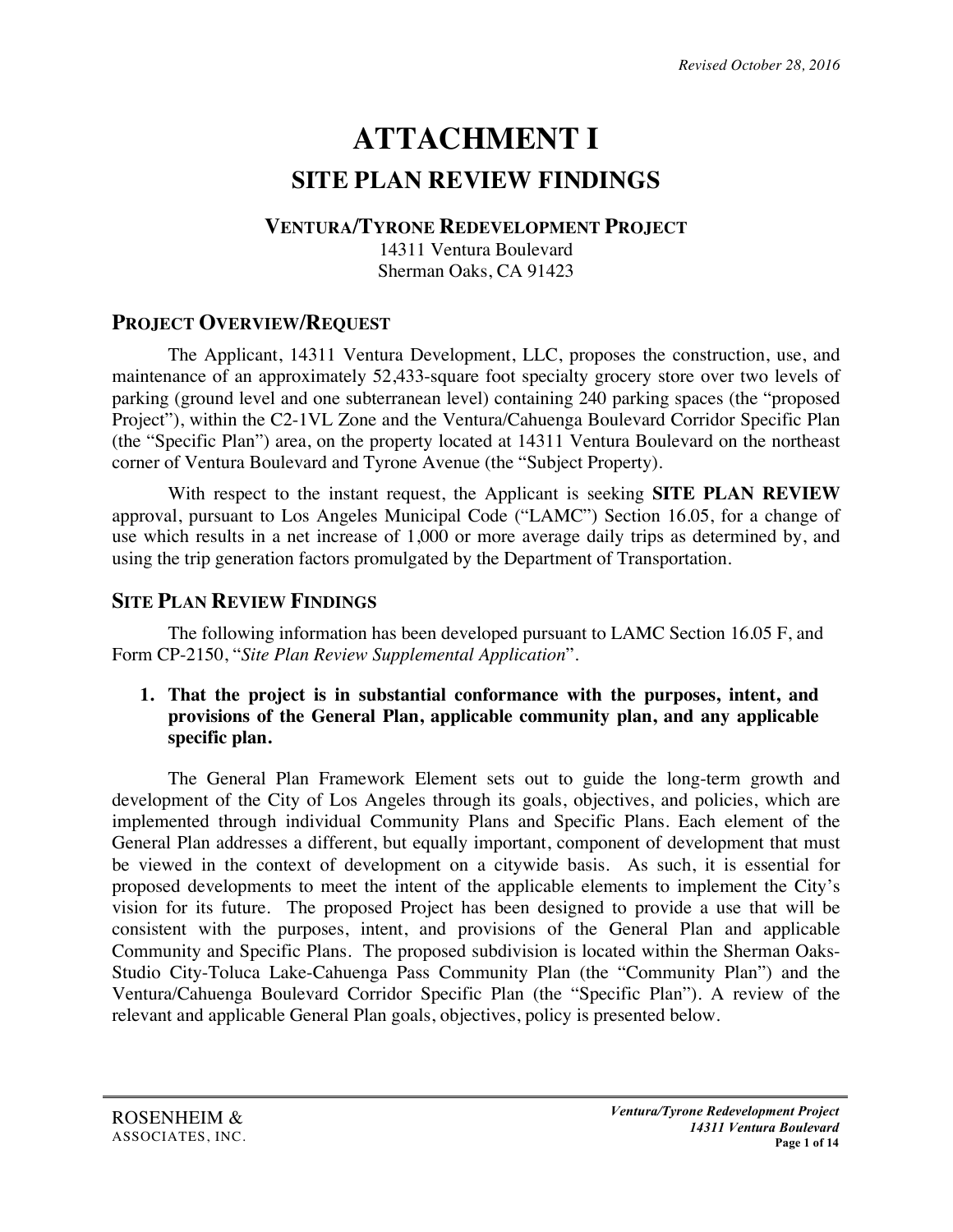#### **General Plan Framework Element**

The General Plan Framework Element provides the strategies and policies related to long-term growth citywide. The proposed subdivision request will allow for the construction, use, and maintenance of an approximately 52,433-square foot neighborhood-serving grocery store on the Subject Property. The proposed Project, including its use, design, and the subdivision request is in conformance with the following purposes of the General Plan Framework:

- *GOAL 3A: A physically balanced distribution of land uses that contributes towards and facilitates the City's long-term fiscal and economic viability, revitalization of economically depressed areas, conservation of existing residential neighborhoods, equitable distribution of public resources, conservation of natural resources, provision of adequate infrastructure and public services, reduction of traffic congestion and improvement of air quality, enhancement of recreation and open space opportunities, assurance of environmental justice and a healthful living environment, and achievement of the vision for a more liveable city.*
- *Objective 3.1: Accommodate a diversity of uses that support the needs of the City's existing and future residents, businesses, and visitors.*
- *Objective 3.2: Provide for the spatial distribution of development that promotes an improved quality of life by facilitating a reduction of vehicular trips, vehicle miles traveled, and air pollution.*

*Policy 3.2.4: Provide for the siting and design of new development that maintains the prevailing scale and character of the City's stable residential neighborhoods and enhance the character of commercial and industrial districts.*

- *Objective 3.4: Encourage new multi-family residential, retail commercial, and office development in the City's neighborhood districts, community, regional, and downtown centers as well as along primary transit corridors/boulevards, while at the same time conserving existing neighborhood districts.*
- *GOAL 3H: Lower-intensity, highway-oriented and local commercial nodes that accommodate commercial needs outside centers and districts.*

*Policy 3.12.1: Accommodate the development of uses in areas designated as "General Commercial" in the community plans in accordance with Tables 3-1 and 3-7. The range and densities/intensities of uses permitted in any area shall be identified in the community plans.*

*GOAL 3K: Transit stations to function as a primary focal point of the City's development.*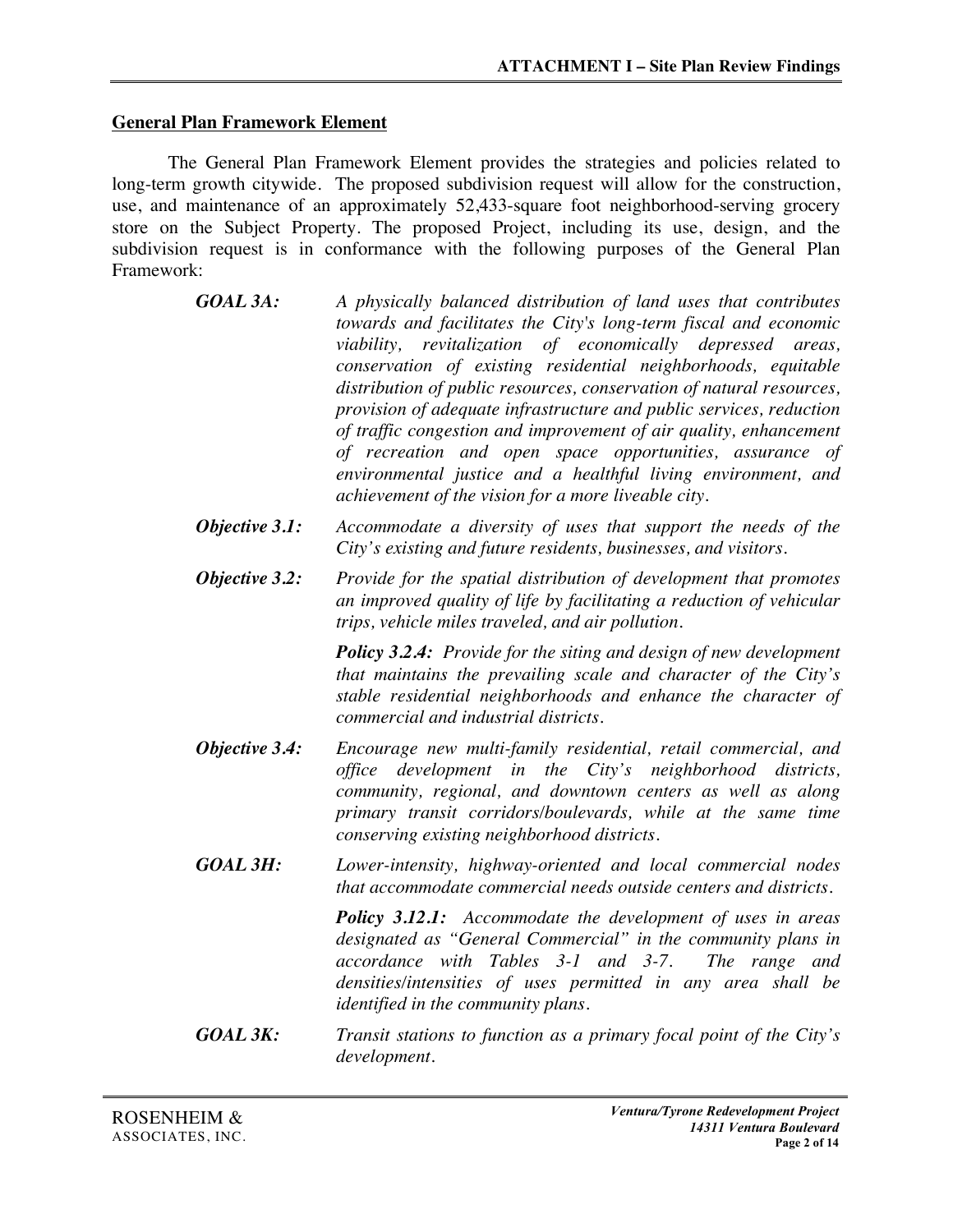- *Objective 3.15: Focus mixed commercial/residential uses, neighborhood-oriented retail, employment opportunities, and civic and quasi-public uses around transit stations, while protecting and preserving surrounding low-density neighborhoods from the encroachment of incompatible land uses.*
- *GOAL 5A: A livable City for existing and future residents and one that is attractive to future investment. A City of interconnected, diverse neighborhoods that builds on the strengths of those neighborhoods and functions at both the neighborhood and citywide scales.*
- *Objective 5.2: Encourage future development in centers and in nodes along corridors that are served by transit and are already functioning as centers for the surrounding neighborhoods, the community or the region.*
- *Objective 5.5: Enhance the livability of all neighborhoods by upgrading the quality of development and improving the quality of the public realm.*
- *GOAL 7A: A vibrant economically revitalized City.*
- *GOAL 7B: A City with land appropriately and sufficiently designated to sustain a robust commercial and industrial base.*
- *Objective 7.2: Establish a balance of land uses that provides for commercial and industrial development which meets the needs of local residents, sustains economic growth, and assures maximum feasible environmental quality.*
- *GOAL 7C: A City with thriving and expanding businesses.*

*Objective 7.3: Maintain and enhance the existing businesses in the City.*

The proposed subdivision is in harmony with the General Plan Framework Element because it will allow the proposed specialty grocery store to be constructed on the Subject Property, in place of an underutilized, antiquated, and generally less desirable use. The proposed Project meets the intention to provide viable commercial developments that revitalize the economy of the City and local community, and to expand and encourage developments within commercial corridors that are well served by public transit and function as commercial centers for the surrounding community. The proposed Project is ideally located within the existing Ventura Boulevard commercial corridor, and in close proximity (well within approximately 1,500 feet) of several public transportation opportunities and a mix of multi-family and singlefamily residential neighborhoods with medium to high density. As such, the proposed Project will help enhance the livability of this neighborhood, as it will provide a convenient, necessary, and beneficial use for the employees, residents, and patrons of the area.

Additionally, the proposed Project will substantially improve the aesthetic value of the Subject Property, and the portion of the commercial corridor in which it is located. As shown on the enclosed Landscape Plans (Sheet LP1.0), the Subject Property will include well designed landscaping and screening consistent with the Sherman Oaks Streetscape Plan and Design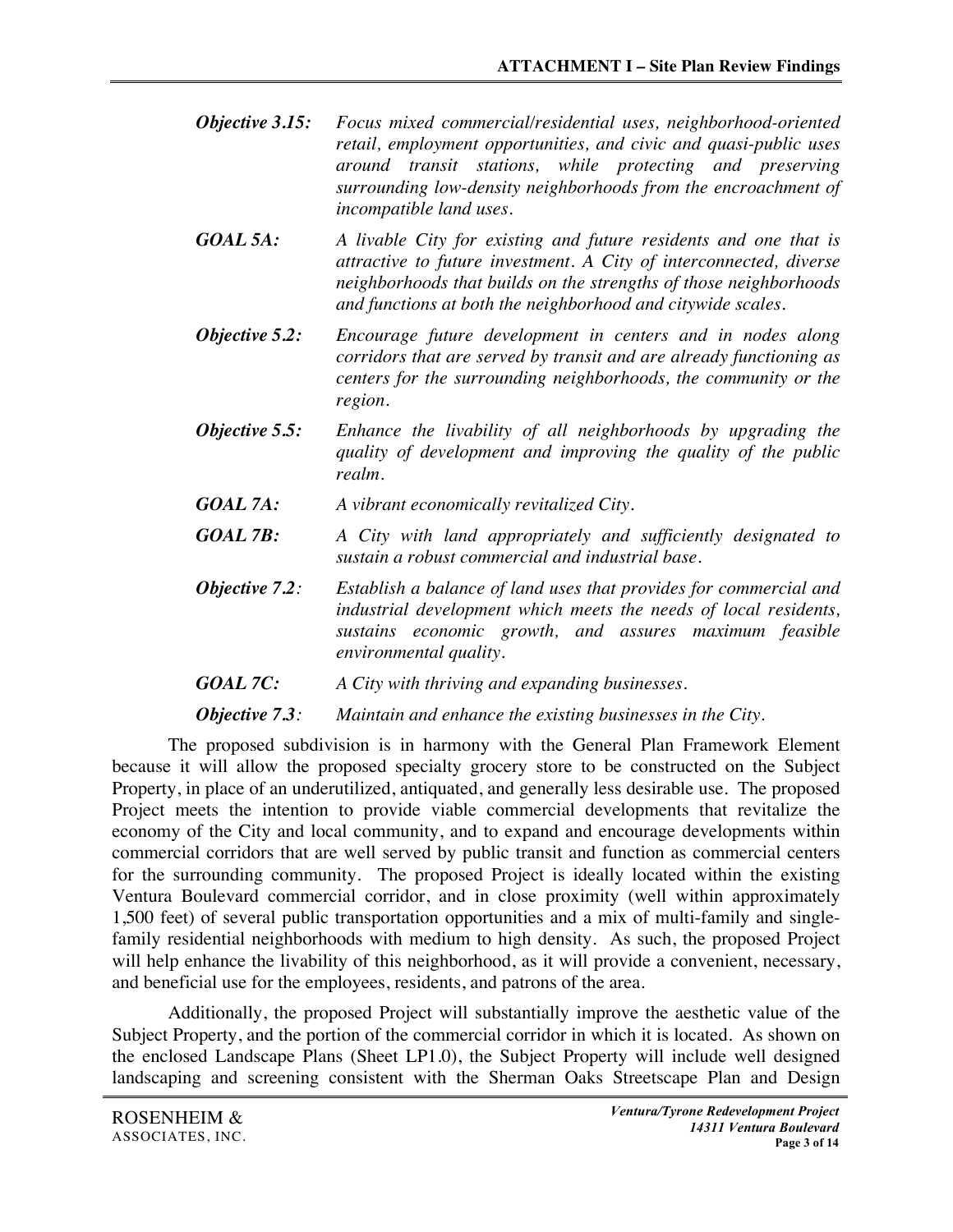Guidelines, to ensure that the proposed Project is compatible with adjacent properties and uses. The proposed Project will employ a variety of high quality building materials, architectural articulations, and landscaping to add visual interest, activate adjacent streets, and create compatibility with neighboring properties and use. The proposed Project is designed to be easily accessible to pedestrians and bicyclists, with a welcoming main lobby entrance on Ventura Boulevard and a combined total of 52 long-term and short-term bicycle parking spaces.

The proposed Project will furthermore be compatible with the adjacent uses and will preserve the character of residential districts because the surrounding uses are comprised of a mix of retail, commercial, professional, and service uses. The Subject Property is also well buffered from any sensitive uses since there are no abutting residential properties. The proposed Project utilizes commercially zoned land located within a highway- and transit-oriented node that already functions as a local commercial district for the community.

The proposed Project is consistent with the intent of the "General Commercial" section of the Framework Element for the use of the Subject Property as a neighborhood grocery store, and will revitalize and reinvigorate this key corner of the Ventura Boulevard commercial corridor by capturing customers and patrons from the local area as well as those already passing by the Subject Property on their way to and from other destinations. The proposed neighborhoodserving use will be an asset to the community that will help attract future investment and will overall stimulate and support the local economy through greater job opportunities, market demand for specialty food products, and tax revenues. Moreover, the proposed Project will be a symbiotic use for the existing commercial corridor, as it will be convenient use for those that already work, live, and visit the existing retail and commercial uses, while also attracting and encouraging patronage of surrounding uses. As such, the proposed subdivision that will allow a neighborhood-serving specialty grocery store is consistent with the General Plan Framework Element.

## **General Plan Mobility Element (Mobility Plan 2035)**

The Mobility Plan 2035 is the element of the General Plan that defines the high-level priorities for Los Angeles's transportation system, in the context of development, environmental constraints, public health issues, access, and infrastructure. The proposed Project helps to meet the following policies set forth by the Mobility Plan 2035.

| <b>Policy 2.10:</b> | Facilitate the provision of adequate on and off-street loading<br>areas.                                                                                                        |
|---------------------|---------------------------------------------------------------------------------------------------------------------------------------------------------------------------------|
| Policy 3.3:         | Promote equitable land use decisions that result in fewer vehicle<br>trips by providing greater proximity and access to jobs,<br>destinations, and other neighborhood services. |
| <b>Policy 3.8:</b>  | Provide bicyclists with convenient, secure, and well-maintained<br>bicycle parking facilities.                                                                                  |
| Policy $3.9$ :      | Discourage the vacation of public rights-of-way.                                                                                                                                |
| Policy $5.2$ :      | Support ways to reduce vehicle miles traveled (VMT) per capita.                                                                                                                 |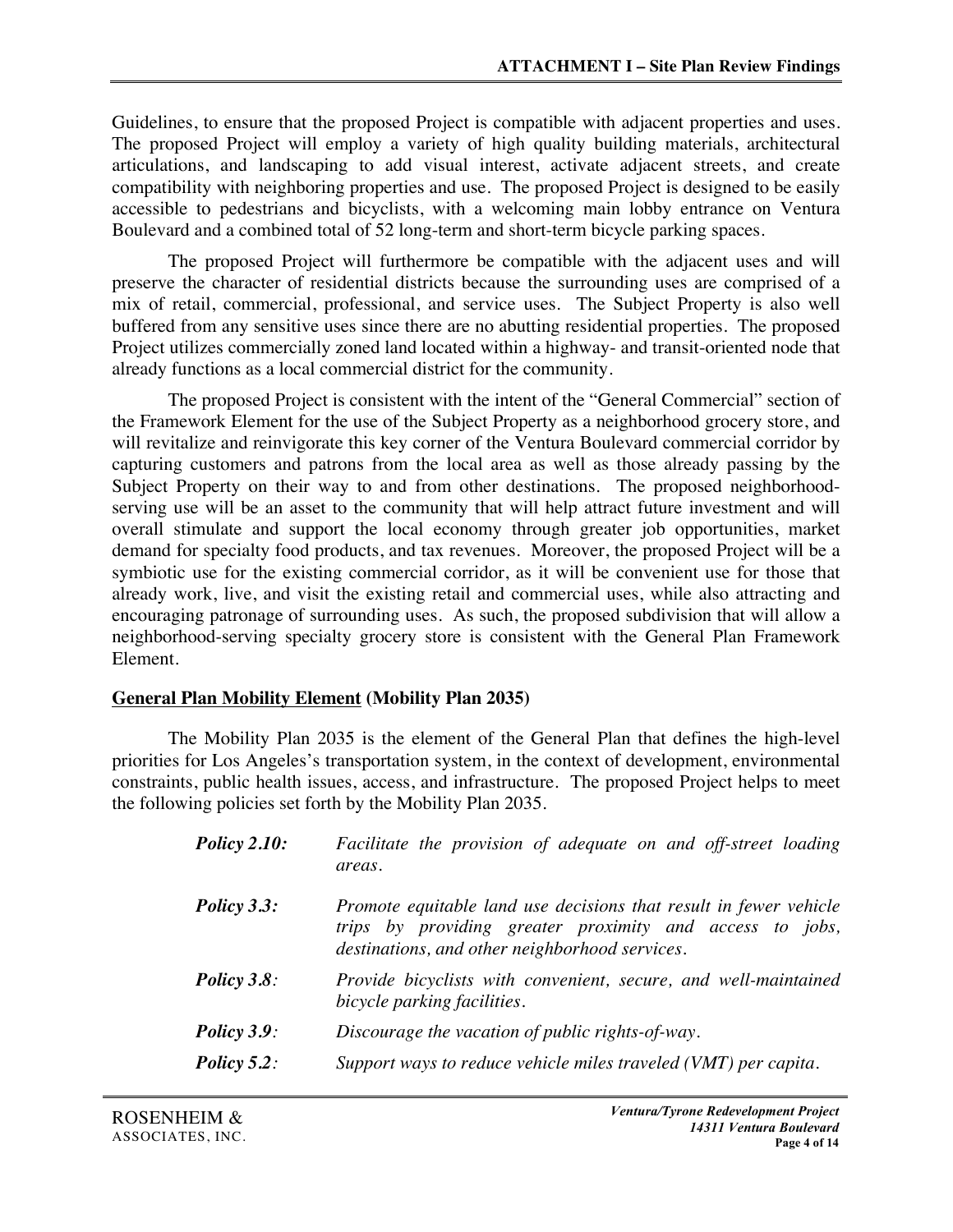The proposed Project aligns with these policies of the Mobility Plan 2035 because it will promote alternative modes of transportation, including biking, walking, and the use of public transit. The proposed Project provides a total of 52 combined long-term and short-term bicycle parking spaces, and has several pedestrian entrances. The proposed Project is centrally located along an existing commercial corridor with a mix of commercial, retail, and professional uses, and is located in close proximity to multi-family and single-family residential neighborhoods. Additionally, the following public transportation services are located within a 1,500-foot radius of the Subject Property: Metro Local Line 155 Bus, Metro Local Line 233 Bus, Metro Rapid Line 750 Bus, Metro Rapid Line 744 Bus, Metro Local Line 150/240 Bus, Metro Local Line 158 Bus, and the Van Nuys/Studio City DASH Bus Line.

As a result of its location, the proposed specialty grocery store will be convenient for the substantial populations that work, live, and visit the Sherman Oaks community. Due to the Subject Property's proximity to public transportation and convenient location, the proposed Project has the potential to result in fewer vehicle trips and to attract consumers who already pass through the area during their daily routine.

Additionally, the proposed Project will provide adequate on-site loading areas, including a 740-square foot enclosed loading dock for deliveries. As shown on the enclosed Ground Floor Level Plan (Sheet A1.2), all truck maneuvers will occur within property lines in order to reduce any potentially adverse impacts to circulation on the adjacent street.

While the proposed Project will merge a portion of the abutting public alley, the Applicant will also provide an alley easement for public use and access that will provide the same ingress and egress functions of the existing alley, with through access from Moorpark Street to the existing alley. The alley easement for public use will also provide a connection to the vehicular circulation route on-site. For all intents and purposes, the alley easement for public use will function as a relocation of the existing public alley, and will provide the same public circulation and access functions for the Subject Property and adjacent properties to the east. Substantial physical constraints would result if the proposed merger of the public alley were not permitted. In particular, the properties that are under common ownership could not be used in a manner that would allow for a unified development and use. Because the function of the current public alley will remain as a result of the proposed Project (and the provision of the publically accessible alley easement), there is absolutely no loss of public circulation or access while accommodating the re-use of the Subject Property with a well-designed and appropriate neighborhood serving grocery store.

## **Health and Wellness Element (Plan for a Healthy Los Angeles)**

As part of the General Plan, the Plan for a Healthy Los Angeles provides guidelines to help create healthier and more sustainable communities throughout Los Angeles, and to promote public health agenda in the context of new development. The proposed Project for a neighborhood-serving grocery store along an existing commercial corridor is consistent with several of the goals within this element, as follows:

> *Policy 4.2: Promote the development of a local food system and industry that will increase access to affordable and fresh food in underserved*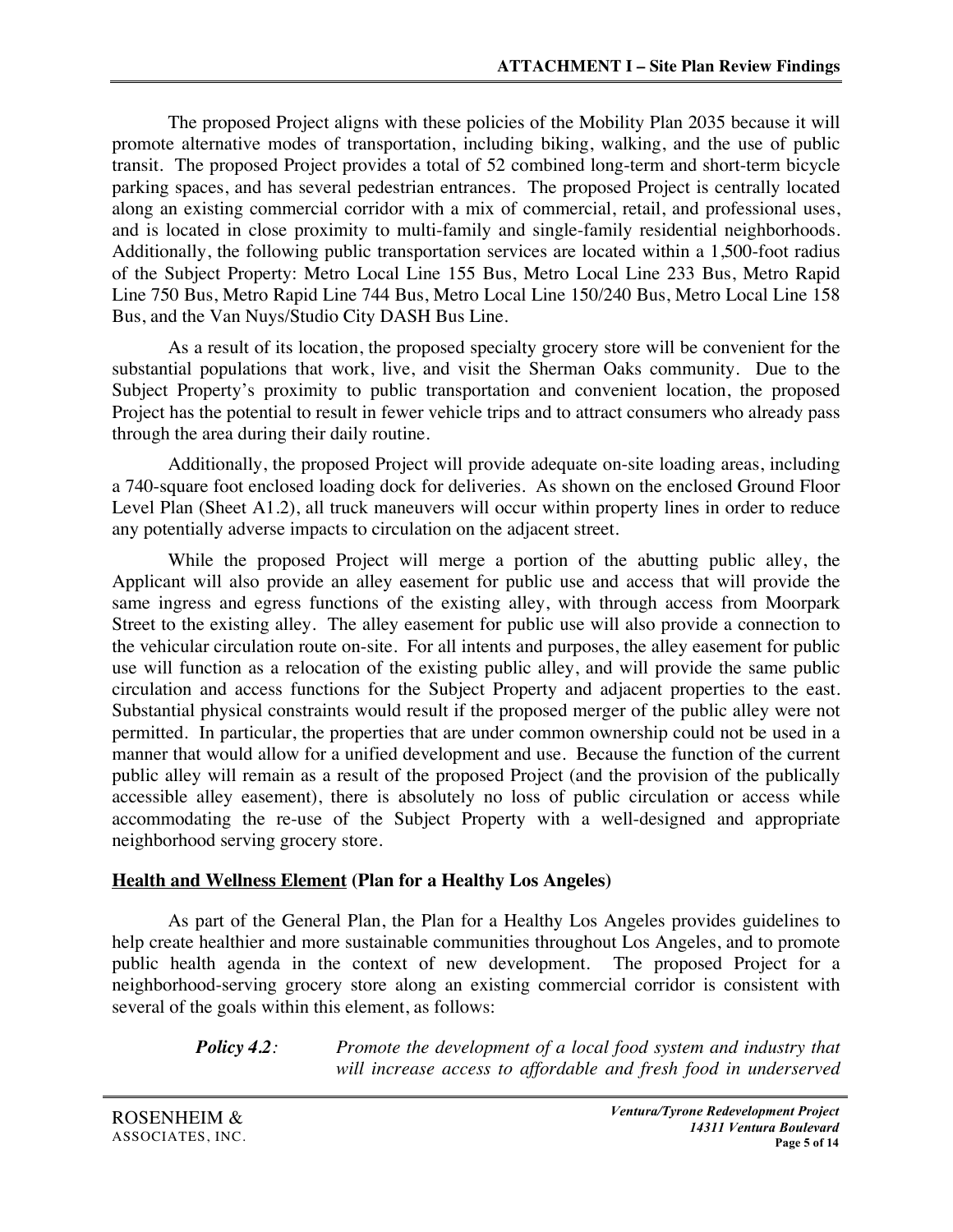*communities, create jobs and economic opportunities, attract tourism, and reduce distribution costs and pollution associated with transporting foods over long distances.*

- *Policy 4.4: Pursue funding, public, private, and nonprofit partnerships, and develop financial land use and similar incentives and programs to encourage the equitable availability of healthy, affordable food outlets within close proximity of all residences.*
- *Policy 4.6: Encourage the conservation of resources throughout the food cycle.*
- *Policy 4.7: Foster and promote local initiatives and partnerships that empower, educate, and train Angelenos to grow and eat healthy food.*

The proposed Project meets these goals by utilizing commercially zoned infill land for a commercial use that will stimulate the local and citywide economy in close proximity to several transit services, and provide a more healthful living environment. The proposed Project for an approximately 52,433-square foot grocery store located within an urbanized commercial corridor meets the instant policies related to food and health issues and policies within Los Angeles. Chapter 4 of the "Plan for a Healthy Los Angeles" states, "Research indicates that food retail options have a significant effect on residents' health. Residents with greater access to grocery stores stocked with affordable, health food are more likely to have healthier diets, and in turn, have better health outcomes"<sup>1</sup>. The proposed Project's location on a major commercial thoroughfare, Ventura Boulevard, that is well-served by public transportation services, will help to meet these policies since it will increase access to fresh food for local residents living in close proximity to the Project and numerous patrons and visitors of this commercial corridor.

In addition to their regular full line of grocery products, the proposed grocery operator also provides an in-house brand of organic food products, which is competitively and affordably priced. This product line still meets the operator's high quality standards, with no as artificial flavorings, colorings, sweeteners, preservatives and hydrogenated fats. As such, affordable, healthy foods will be more available and accessible to those who live and work nearby the proposed Project, as well as visitors and patrons of the existing commercial corridor where it is located. The availability of these healthier, high quality, and affordable foods will improve the general welfare of these populations, with potentially greater health outcomes in the long term.

Additionally, the proposed Project will provide a combined total of 52 short-term and long-term bicycle parking spaces for the uses contained on-site, which will enable residents living nearby and visitors to utilize alternative forms of transportation that reduce air pollution. The proposed Project will include various design elements that would promote pedestrian circulation and connectivity to the surrounding area, including the street entrances located along Ventura Boulevard and an open restaurant deck on the second story, consistent with the design elements addressed in the Community Plan, Specific Plan Streetscape Guidelines, Walkability Checklist, and the Citywide Commercial Design Guidelines. The proposed Project will also

 $<sup>1</sup>$  Page 67, Chapter 4: "Food that Nourishes the Body, Soul, and Environment" of the Health and Wellness Element</sup> of the General Plan, the *"Plan for a Healthy Los Angeles".*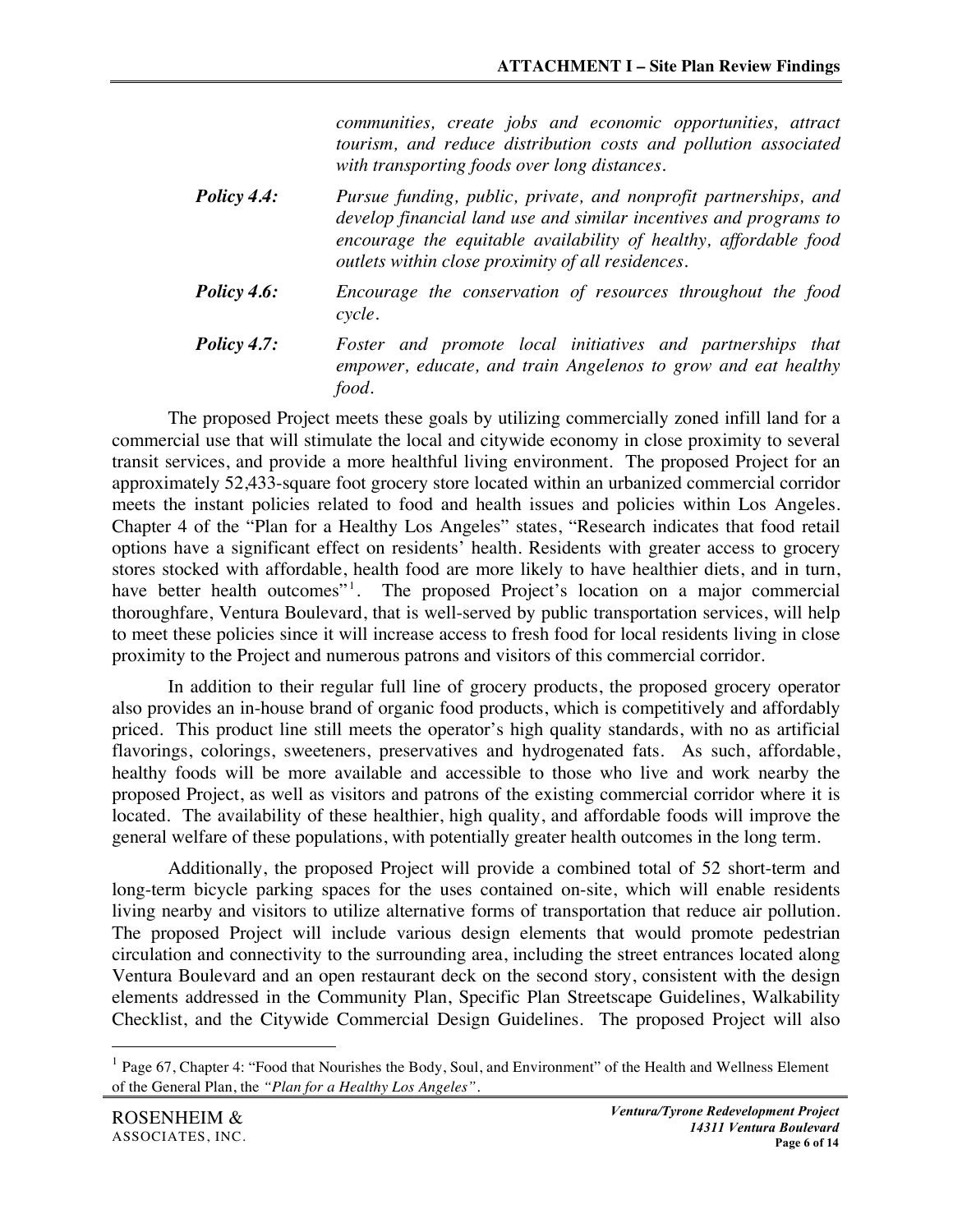create opportunities for jobs within the local economy and greater Los Angeles economy, by increasing demand for on-site staff as well as demand for goods and services to meet the operational needs of a typical grocery store.

Moreover, the proposed grocery store operator's practices meet several of the aforementioned policies. The proposed operator strives to achieve the following: selling the highest quality natural and organic products available, supporting team member employee happiness, practicing and advancing environmental stewardship, serving and supporting local and global communities, and promoting the health of stakeholders through healthy eating education. The operator's grocery model focuses on sustainable, organic, and responsiblysourced food, and strives to ensure that a range of diet needs are met through their products, and will provide a wide array of fresh food and product options, including affordable, specialty, and high-end products. As such, the proposed Project will help ensure that a range of affordable and specialty fresh food products are available to a greater number of Los Angeles residents, and will promote healthier foods and a more environmentally sustainable food cycle, consistent with the goals of the Health and Wellness Element of the General Plan.

#### **The Sherman Oaks-Studio City-Toluca Lake-Cahuenga Pass Community Plan**

The proposed grocery store use is also consistent with the applicable Sherman Oaks – Studio City – Toluca Lake – Cahuenga Pass Community Plan, which is a component of the Land Use Element of the General Plan, meeting several purposes of as follows:

| $GOAL$ 2:         | A strong and competitive commercial sector which best serves the<br>needs of the community through maximum efficiency and<br>accessibility while preserving the historic commercial and cultural<br>character of the district. |
|-------------------|--------------------------------------------------------------------------------------------------------------------------------------------------------------------------------------------------------------------------------|
| Objective $2-1$ : | To conserve and strengthen viable commercial development.                                                                                                                                                                      |
|                   | <b>Policy 2-1.1:</b> New commercial uses shall be located in existing<br>established commercial areas or existing shopping centers.                                                                                            |
|                   | <b>Policy 2-1.3:</b> Require that projects be designed and developed to<br>achieve a high level of quality, distinctive character, and<br>compatibility with existing uses and development.                                    |
|                   | <b>Policy 2-3.2:</b> New development needs to add to and enhance the<br>existing pedestrian street activity.                                                                                                                   |
|                   | <b>Policy 2-3.3:</b> Ensure that commercial infill projects achieve<br>harmony with the best of existing development.                                                                                                          |
| Objective 2-4:    | To enhance the appearance of commercial districts.                                                                                                                                                                             |
|                   | <b>Policy 2-4.1:</b> Require that any proposed development be designed<br>to enhance and be compatible with adjacent development.                                                                                              |
|                   | <b>Policy 2-4.2:</b> Preserve community character, scale,<br>and<br>architectural diversity.                                                                                                                                   |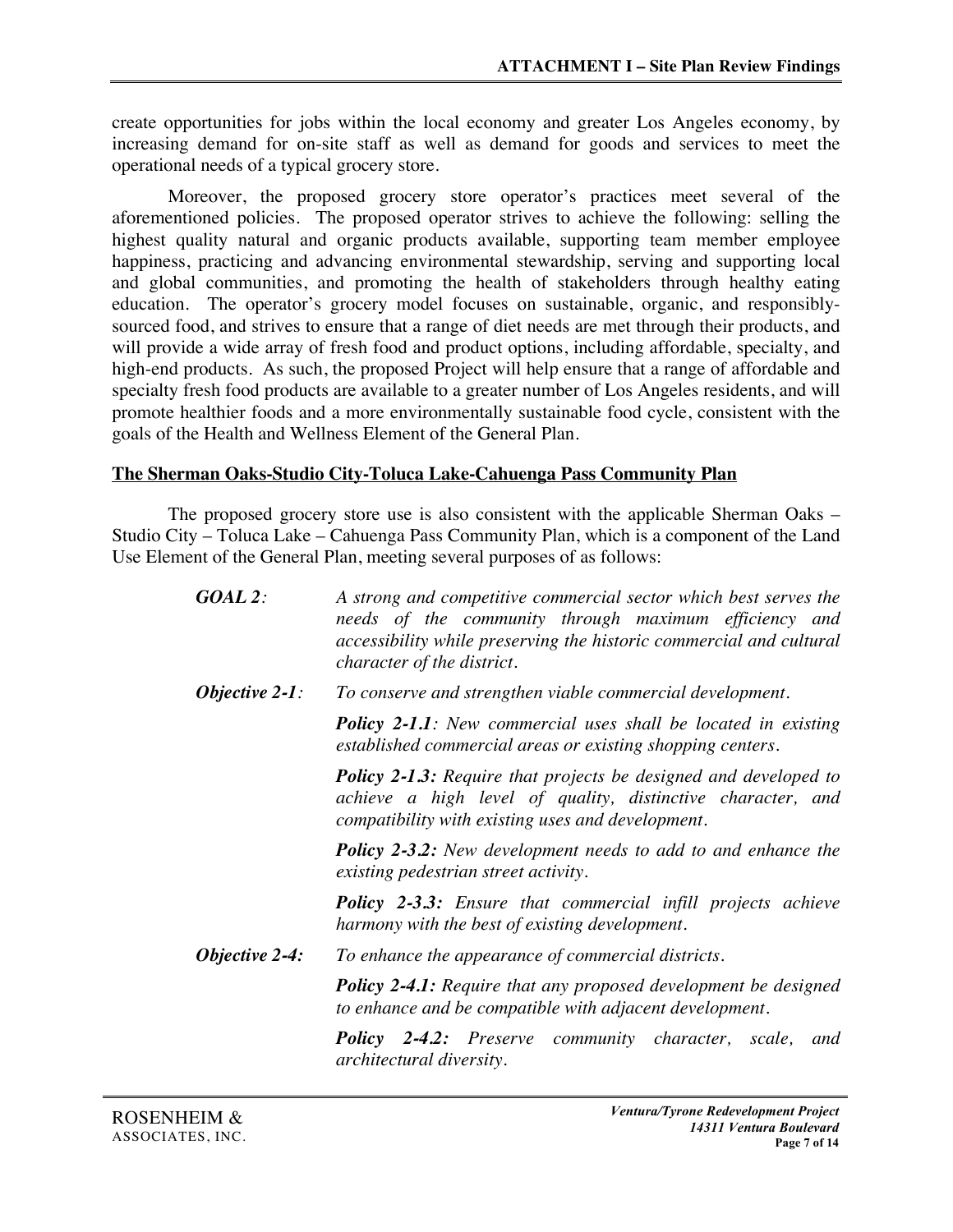*Policy 2-4.3: Improve safety and aesthetics of parking areas in commercial areas.*

*GOAL 15: A sufficient system of well designed and convenient on-street parking and off-street parking facilities throughout the plan area.*

*Objective 15-1: To provide parking in appropriate locations in accord with Citywide standards and community needs.*

> *Policy 15-1.3: New parking lots and new parking garages shall be developed in accordance with design standards.*

The proposed Project is in harmony with the goal to create a strong and competitive commercial sector, as the proposed specialty grocery store is a commercial use that will revitalize this portion of the Ventura Boulevard commercial corridor and serve the members of the community. The proposed Project is also consistent with the intent to locate a neighborhoodserving commercial use on an infill parcel of land located within an existing commercial corridor and which does not abut any residential uses. As a result, the proposed Project will help to preserve the character of the district, and will be an aesthetic and economic improvement for this portion of the commercial corridor. The proposed specialty grocery store will meet the demand for organic, natural, and health foods, and will provide healthy market competition for existing grocery stores in the vicinity, strengthening the viability of the local economy. The P Zone that the proposed Project will eliminate would not have permitted the proposed viable commercial development, in direct contrast to the stated goals and objectives of the Community Plan and the Community Plan designation of the Subject Property.

Additionally, the proposed new specialty grocery store has been designed to be compatible with the adjacent properties and mix of commercial, retail, service, and professional uses, and to enhance the existing built environment along this corridor. The proposed Project will substantially improve the aesthetic value of the Subject Property with landscaping, highquality building materials, and a thoughtful design that encourages the utilization of multi-modal transportation with pedestrian oriented-entrances and a combined total of 52 long-term and shortterm bicycle parking spaces. The new, modernized grocery store will screen the ground floor level parking, as well as the parking circulation ramp, with extensive landscaping that is consistent with the Sherman Oaks Streetscape Plan and Design Guidelines. Moreover, the proposed restaurant component of the Project will help activate this corner with connectivity to the street and pedestrian activity.

The Project will incorporate sufficient off-street parking facilities for the proposed uses on site, with 240 parking spaces, 12 spaces in excess of the 228 parking spaces required. The proposed Project will also provide safe and convenient vehicular ingress and egress, with an entrance on Ventura Boulevard and Moorpark Street, and will provide a fully enclosed loading dock area in order to mitigate any potential negative impacts associated with those activities. As part of the instant request, the Project will merge a portion of the adjacent public alley with the Subject Property, but will maintain the existing function and circulation of the public alley by providing an alley easement for public use and access.

## **The Ventura/Cahuenga Boulevard Corridor Specific Plan**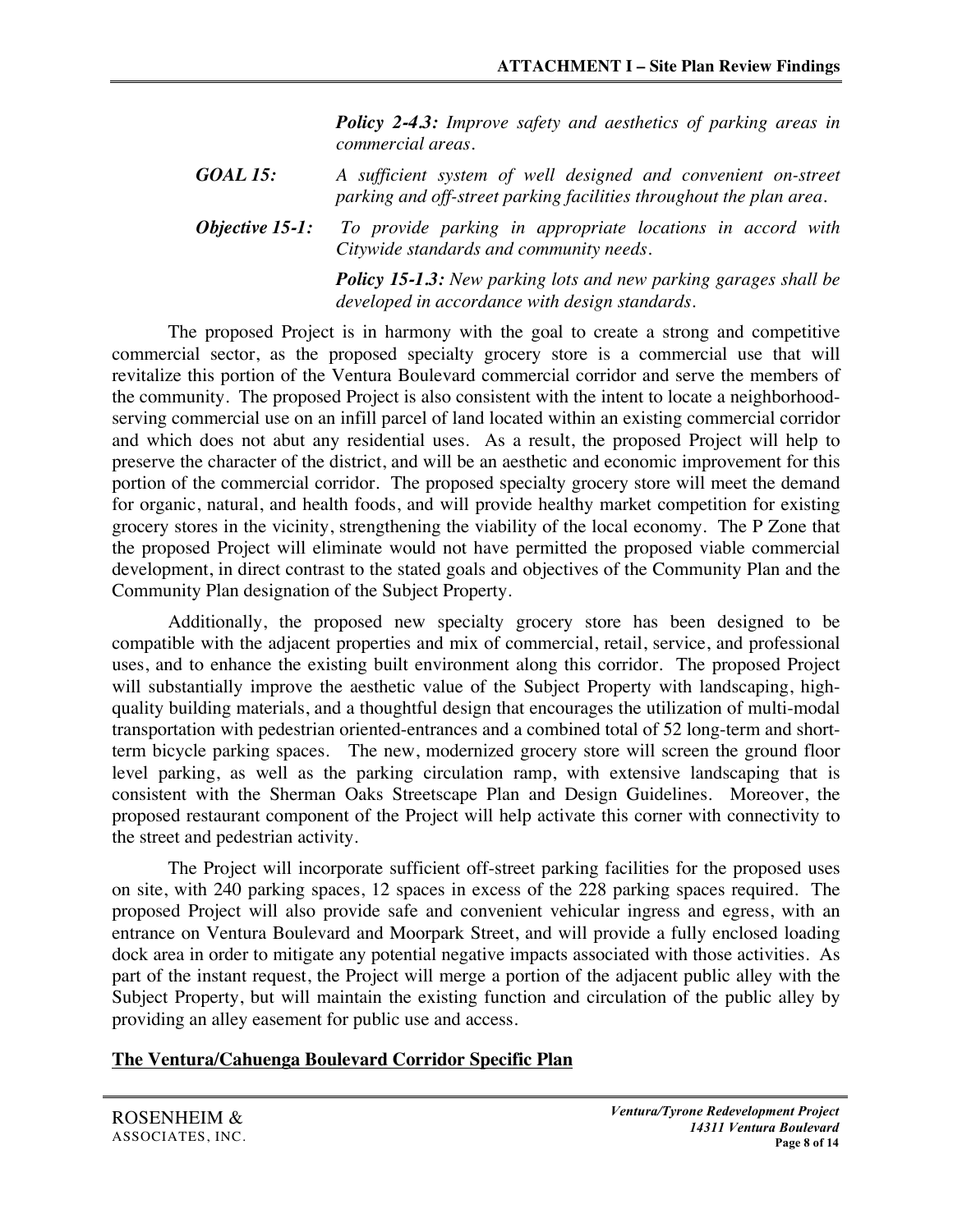The Ventura/Cahuenga Boulevard Corridor Specific Plan is also a part of the Land Use Element of the General Plan, and sets forth purposes for the uses and types of development desired for the community. The proposed Project is consistent with the following applicable purposes:

| <b>Purpose A:</b> | To assure that an equilibrium is maintained between the<br>transportation infrastructure and land use development in the<br>Corridor and within each separate community of the<br>Ventura/Cahuenga Boulevard Corridor Specific Plan area. |
|-------------------|-------------------------------------------------------------------------------------------------------------------------------------------------------------------------------------------------------------------------------------------|
| <b>Purpose C:</b> | To provide building and site design guidelines to promote<br>and harmonious multi-family and commercial<br>attractive<br>development.                                                                                                     |
| <b>Purpose D:</b> | To assure a balance of commercial land uses in the Specific Plan<br>area that will address the needs of the surrounding communities<br>and greater regional area.                                                                         |
| <b>Purpose G:</b> | To enhance the plan area landscaping by providing guidelines and<br>a process for a coordinated landscaping program of public and<br>private property for the Specific Plan's communities.                                                |
| <b>Purpose H:</b> | To promote an attractive pedestrian environment which will<br>encourage pedestrian activity and reduce traffic congestion.                                                                                                                |
| <b>Purpose M:</b> | To preserve alleys, wherever possible, in the corridor to facilitate<br><i>traffic flow.</i>                                                                                                                                              |

The Subject Property is Community Plan designated for General Commercial Land Uses, which corresponds to the proposed C2-1VL Zone, and is located within the Neighborhood and General Commercial Plan Designation area of the Specific Plan. With regard to use, the Specific Plan limits, regulates, and prohibits certain uses, such as automotive uses, and drive-through establishments. The Subject Property is located within a Pedestrian Development District of the Specific Plan, which specifically does not permit these types of uses. Other than these identified uses, the Specific Plan defers to the uses permitted by the underlying zone and land use designation set forth in the regulations of the LAMC.

The proposed Project for an approximately 52,433-square foot grocery store is in harmony with the Subject Property's land use designation of General Commercial as well as the C2-1VL Zone. As part of the instant request, the Applicant is seeking a Vesting Zone Change on a portion of the Subject Property from the [Q]P-1VL to the C2-1VL Zone, consistent with the zoning designation of the remainder of the Subject Property and the Community Plan designation. Since the General Commercial land use designation promotes uses permitted in the C2 Zone, and the C2 Zone allows grocery stores, the proposed Project is in harmony with the intended land uses for the Subject Property. The proposed Project will also replace the most recent improvements on site which are in the process of being demolished, including a collision/auto body center and car wash, which are uses that are not desired within the Specific Plan area.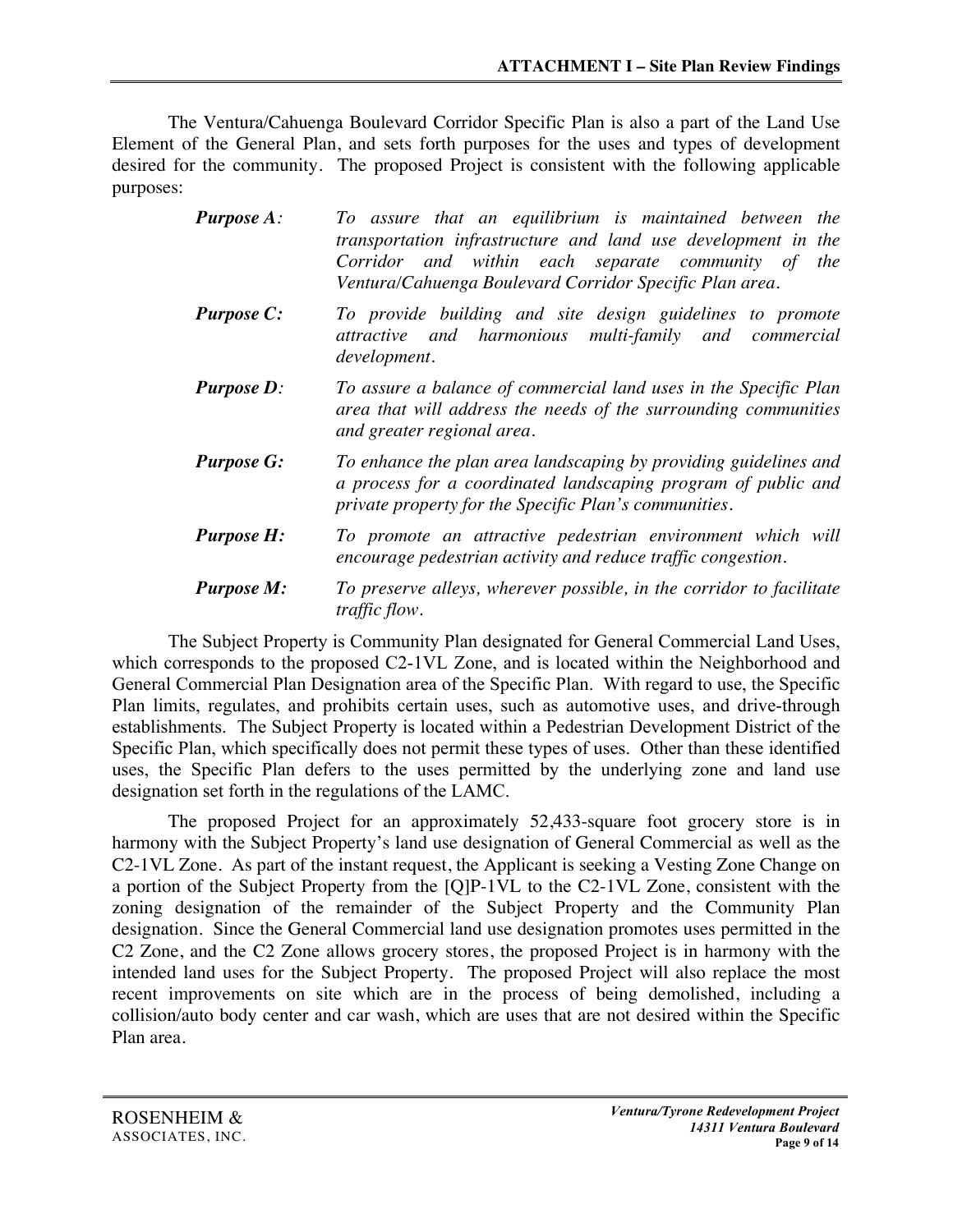Additionally, the Specific Plan defines the Neighborhood and General Commercial Plan designation as "a focal point for surrounding residential neighborhoods and containing a diversity of land uses, such as restaurants, retail outlets, grocery stores, child care facilities, small professional offices, community meeting rooms, pharmacies, religious facilities, and other similar services"<sup>2</sup>. Consistent with these intents, the proposed Project is for a neighborhoodserving grocery store that will provide goods and services for the surrounding multi-family and single-family residential neighborhoods within approximately 1,500 feet of the Subject Property. As such, the proposed Project fulfills the intent for the use of the Subject Property in the context of the Specific Plan.

Furthermore, the proposed Project is centrally located along the Ventura Boulevard commercial corridor in close proximity to several public transportation opportunities and major thoroughfares. The proposed Project will be a convenient use for many of the workers, residents, and visitors of the local community, as well as for patrons of the adjacent retail, commercial, and professional uses. The proposed Project will fulfill a substantial demand for organic, natural, and health food products in which the grocery store operator specializes, and will boost the local economy with greater job opportunities and increased tax revenues.

The Applicant will also provide an alley easement for public use and access that will provide the same ingress and egress functions as the existing alley, with through access from Moorpark Street to the existing alley. The alley easement for public use will also provide a connection to the on-site vehicular circulation. For all intents and purposes, the alley easement for public use will function as a relocation of the existing public alley, and will provide the same circulation and access functions for the Subject Property and adjacent properties to the east. Substantial physical constraints would result if the proposed merger of the public alley were not permitted. In particular, the properties that are under common ownership could not be used in a manner that would allow for a unified development and use. Because the function of the current public alley will remain as a result of the proposed Project (and the provision of the publically accessible alley easement), there is absolutely no loss of public circulation or access while accommodating the re-use of the Subject Property with a well-designed and appropriate neighborhood serving grocery store.

The proposed Project will enhance the built environment along this corridor and will replace underutilized and less desirable uses. As shown on the enclosed Landscape Plans (Sheet LP1.0), the Subject Property will include landscaping and screening consistent with the Sherman Oaks Streetscape Plan and Design Guidelines, to ensure that the proposed Project is compatible with adjacent properties and uses. The proposed Project is designed to be easily accessible to pedestrians and bicyclists, with a welcoming main lobby entrance on Ventura Boulevard and a combined total of 52 long-term and short-term bicycle parking spaces. The proposed Project for a neighborhood-serving grocery store is in compliance with the intent of the Specific Plan for the use of the Subject Property, and will revitalize and reinvigorate this key corner of the Sherman Oaks Ventura Boulevard commercial corridor by attracting new customers and patrons.

In consideration of the above with regards to the Goals, Objectives, and Policies of the General Plan Framework Element, Mobility Element, the Sherman Oaks-Studio City-Toluca

 <sup>2</sup> Page 6, Section 4: Definitions, Ventura-Cahuenga Boulevard Corridor Specific Plan.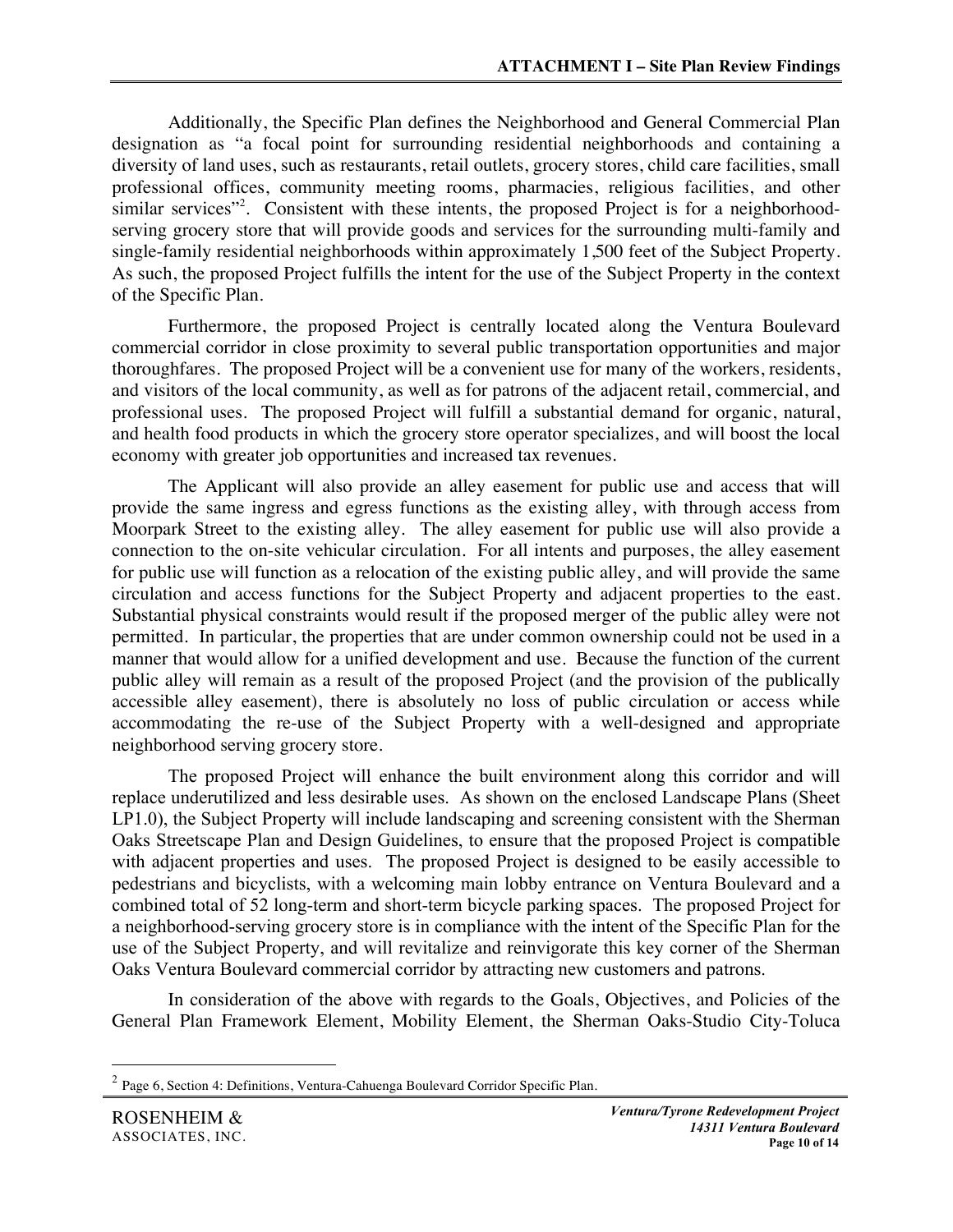Lake-Cahuenga Pass Community Plan, and the Ventura/Cahuenga Boulevard Corridor Specific Plan, the proposed Project for a new grocery store located in an urbanized area on an existing commercial corridor that is well served by transit aligns with the intent and policies of all elements of the General Plan and related planning documents.

**2. That the project consists of an arrangement of buildings and structures (including height, bulk, and setbacks), off-street parking facilities, loading areas, lighting, landscaping, trash collections, and other such pertinent improvements, that is or will be compatible with existing and future development on adjacent properties and neighboring properties.**

The proposed, approximately 52,433-square foot, maximum 38-foot, 10-inch high podium-style grocery store over one level of ground floor parking and one level of subterranean parking will be compatible with existing and future developments on adjacent and neighboring properties due to its zoning, design, site layout, features, and associated improvements. The proposed Project is located within the Ventura/Cahuenga Boulevard Corridor Specific Plan, therefore, the provisions of the Specific Plan generally supersede the regulations of the LAMC as they apply to the proposed Project. With the exception of the deviations requested from the LAMC and Specific Plan (as identified in *Attachment B*), the proposed Project is in substantial conformance with the applicable provisions of the Specific Plan and any other applicable zoning regulations. Additionally, the proposed Project will comply with the Citywide Commercial Design Guidelines, Walkability Checklist, applicable Design Guidelines for Commercial Development of the Community Plan, and the Sherman Oaks Streetscape Design Guidelines of the Specific Plan to ensure greater compatibility with existing adjacent uses.

As part of the instant request, the Applicant is seeking a Vesting Zone Change on the [Q]P-1VL-zoned portion of the Subject Property, from the [Q]P-1VL to the C2-1VL Zone. The C2-1VL Zone permits a maximum Floor Area Ratio ("FAR") of 1.5:1 under the zoning regulations of the LAMC. However, the Subject Property is located within a Neighborhood and General Commercial Plan Designation area of the Specific Plan, and is thus limited to a maximum FAR of 1:1. The proposed Project falls well below the FAR limitation, with a proposed FAR of 0.66:1.

The Project proposes building setbacks on the ground floor that comply with or exceed the applicable provisions of the Specific Plan. As a through lot, the Subject Property has two front yards, (along Ventura Boulevard and along Moorpark Street), two side yards along the street (along Tyrone Avenue and the eastern property line), and no designated rear yard. The proposed Project's front yard along Ventura Boulevard exceeds the minimum 18-inch setback required by the Specific Plan with a 4-foot, 6-inch proposed setback. Additionally, the Project complies with the 18-inch setbacks required along Tryone Avenue, Moorpark Street, and the eastern property line.

For proposed C2-1VL Zone across the entire Subject Property, the regulations of the LAMC permit a maximum height of 45 feet. However, since the proposed Project is also located within the Ventura/Cahuenga Boulevard Corridor Specific Plan, the Subject Property is limited to a height of 30 feet. As part of the instant request, the Applicant is seeking a Specific Exception, pursuant to LAMC Section 11.5.7 F, to permit a maximum height of approximately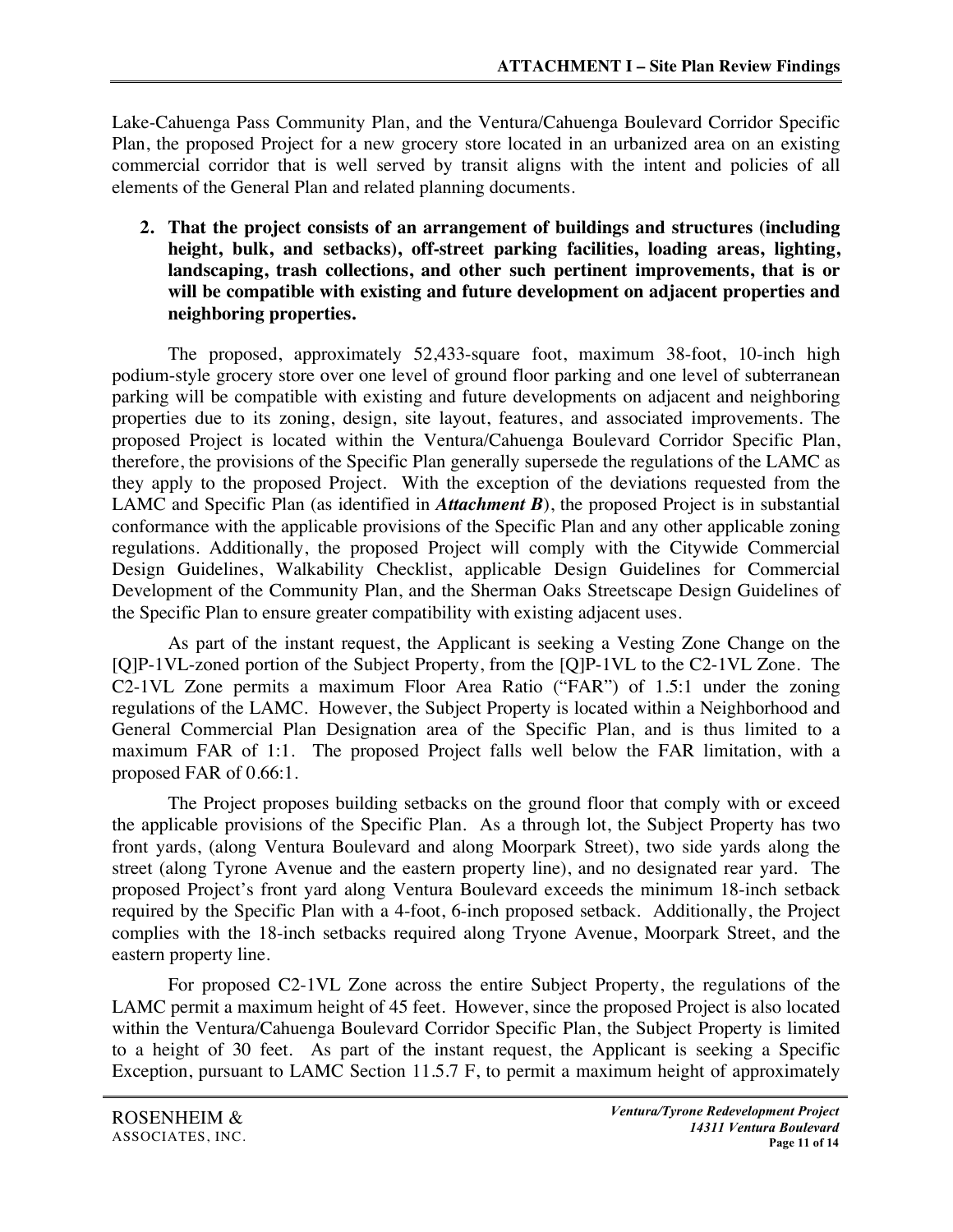38 feet-10 inches, in lieu of the 30-foot maximum permitted. Since the proposed two-story grocery store will exceed the permitted height limit by only 8 feet and 10 inches, and surrounding properties of the Subject Property include buildings between one and three stories, the proposed height and number of stories are consistent and compatible with the existing and adjacent developments. The requested increase in height accounts for the sloping condition of the Subject Property, which results in an approximate 6-7-foot grade differential from the highest point at the southern property line (Ventura Boulevard) to the lowest point at the northern property line (Moorpark Street). As further described in *Attachment G – Specific Plan Exception Findings,* the Subject Property is uniquely configured and is a through lot with frontage on Ventura Boulevard, Tyrone Avenue and Moorpark Street, among other conditions, necessitating the requested exception for height.

As described above, the Project's proposed Floor Area, height, and setbacks on the ground floor will comply with the intent of the regulations of the proposed zoning and the provisions of the Specific Plan to ensure compatibility with existing and future developments. More importantly, the proposed Project has been designed to be compatible with and connected to existing developments, which consist of a mix of commercial and retail uses. The proposed Project will employ a variety of high quality building materials, architectural articulations, and landscaping to add visual interest, activate adjacent streets, and create compatibility with neighboring properties and use.

With regards to off-street parking facilities, the proposed Project will provide a total of 240 parking spaces for all uses contained on-site, 12 spaces in excess of the 228 parking spaces required. 188 parking spaces are required for the approximately 47,105 square feet of floor area of a grocery store use (at a rate of 1 parking space per 250 square feet of commercial/retail floor area), and 53 parking spaces are required for the approximately 5,328 square feet of floor area of associated restaurant use (at a rate of 1 parking space per 100 square feet of restaurant floor area). Per LAMC Section 12.21 A.4, the required automobile parking is to be reduced by accounting for bicycle parking spaces at a ratio of 1 automobile parking space per four bicycle parking spaces. Since the Project will provide a total of 52 bicycle spaces, the required parking is reduced by 13 spaces, for a total of 228 required automobile parking spaces.

Off-street parking will be provided within one ground level of parking and one subterranean level of parking. The proposed Project will screen the ground floor parking area from view by pedestrians and adjacent buildings with a variety of architectural elements, plants, and trees. The Project proposes to provide a total of 38 trees on-site and within the public rightof-way (including existing trees to remain and new trees), and will locate several of these trees around the perimeter of the building. The trees will be minimally spaced in a manner to most effectively buffer the parking from the adjacent sidewalk and uses.

With regards to landscaping, the proposed Project will provide approximately 12,045 square feet of landscaped area on the ground floor of the Subject Property, including setback areas which will be landscaped in compliance with the Specific Plan. Additionally, as shown on the enclosed Landscape Plans (Sheet LP1.0), the proposed Project will provide a 9-foot landscape buffer around the perimeter of the ground floor parking, in addition to the trees mentioned above around the perimeter of the parking area in order to beautify the Subject Property.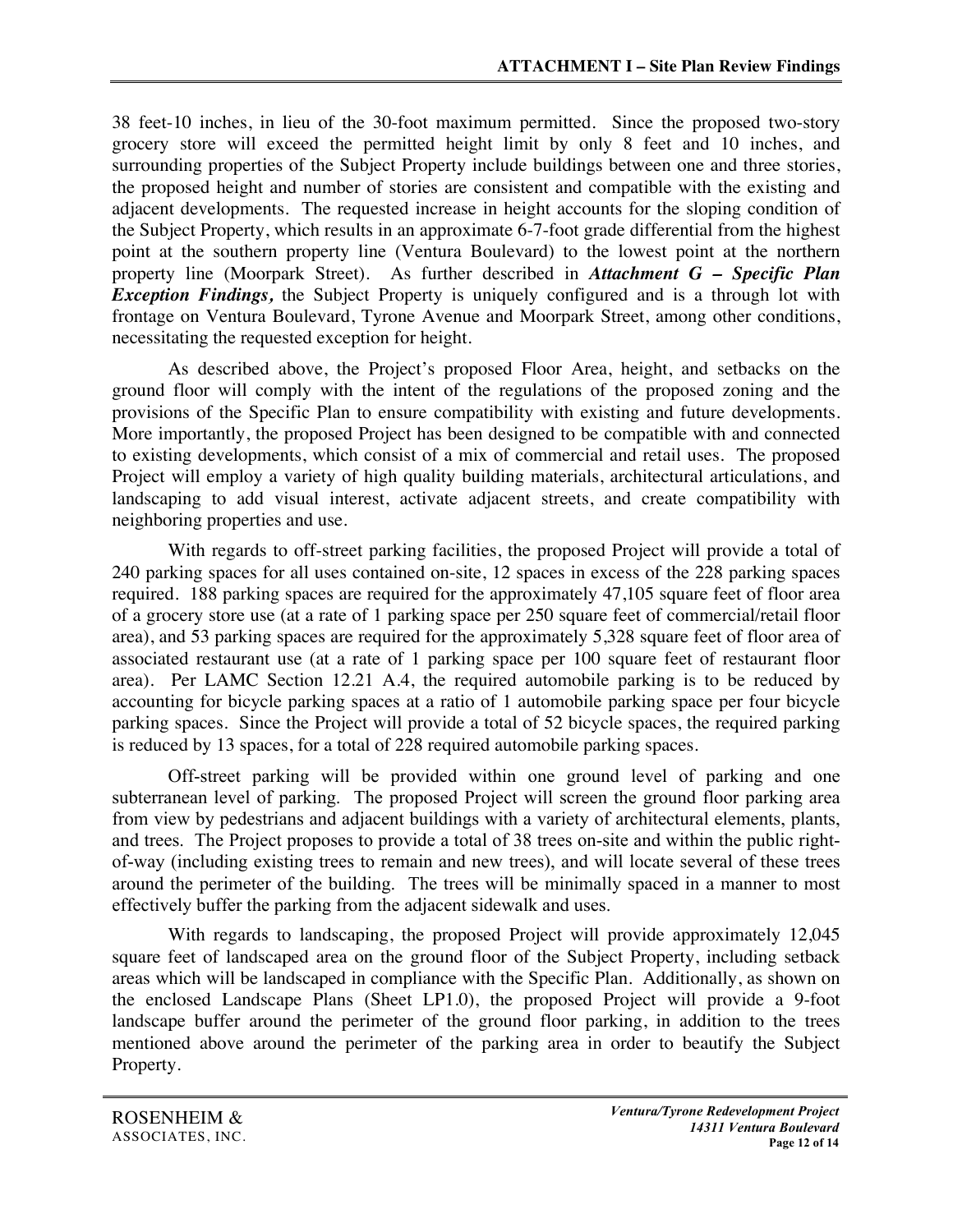To provide greater aesthetic continuity, the design of the ground floor façade of the parking area will be integrated with the design of the building for which it serves. As shown on the enclosed Elevation Plans (Sheet A2.0-A2.1), perforated metal or bankerwire mesh panels are proposed along the upper portions of the building's exterior. The ground-floor parking level is proposed to be screened with similar perforated metal panels, as shown on Sheet A.2.2, so as to integrate the parking screening with the grocery store design and facade. As such, the parking area facade will use the same materials as the building it serves with the same colors and architectural styles, in compliance with this provision. The proposed Project's parking facilities will be compatible with existing and future development because it will accommodate an adequate supply of parking spaces for all uses contained on-site, and the building design and landscaping ensures that the parking will be an aesthetically pleasing element to pedestrians, motorists and the surrounding neighborhood.

The proposed Project will include loading docks that will accommodate the maneuvering, parking, and waiting areas for delivery and loading vehicles. As shown on the enclosed Ground Level Plan (Sheet A1.2), the loading dock for delivery, loading, and unloading activities normally associated with a grocery store use will be located within the ground floor parking level on the Subject Property's Moorpark Street frontage. As demonstrated on the plans, all truck maneuvers will be able to occur within the Subject Property's boundaries, and the loading dock will be fully enclosed in order to diminish the potentially adverse impacts associated with these activities, such as sound and aesthetics. Additionally, the proposed Project will comply with permitted Commercial Corner Development delivery hours, from 7:00 AM to 8:00 PM Monday through Friday, and 10:00 AM to 4:00 PM on Saturday and Sunday, and will include landscape screening around the ground level parking area to further reduce impacts to adjacent properties.

With regards to trash areas, the proposed Project aligns with the guideline to ensure trash areas are buffered and screened from sidewalks, streets, or residential uses, and to be designed to be compatible with the architecture of new and existing buildings. As shown on the enclosed Ground Level Plan (Sheet A1.2), the on-site trash area will be located at the ground level, adjacent to the proposed alley, and will be enclosed with 6-foot high masonry walls with a stucco exterior, to be accessed by a secured gate. This location and enclosure will ensure that the trash area is not a nuisance to pedestrian or residential areas, will be consistent with the building architecture, and will diminish adverse impacts to those areas with regards to odor and aesthetics.

The proposed Project will provide lighting that is directed on site and will not be directed towards adjacent properties, including any neighboring residential uses. Lighting for the proposed parking areas will also be directed only and will not produce glare onto adjacent uses.

The proposed Project has also been designed to accommodate and encourage alternative modes of transportation, with safe bicycle and pedestrian access. The proposed Project will provide a combined total of 52 short-term and long-term bicycle parking spaces for the uses contained on-site, which will enable residents living nearby and visitors to utilize alternative forms of transportation that reduce air pollution. The Subject Property is located within walking distance of several multi-family and single-family residential neighborhoods, as well as commercial and office uses, making it a convenient location for the nature of the use. The proposed Project will also include various design elements that would promote pedestrian circulation and connectivity to the surrounding area, including the street entrances located along